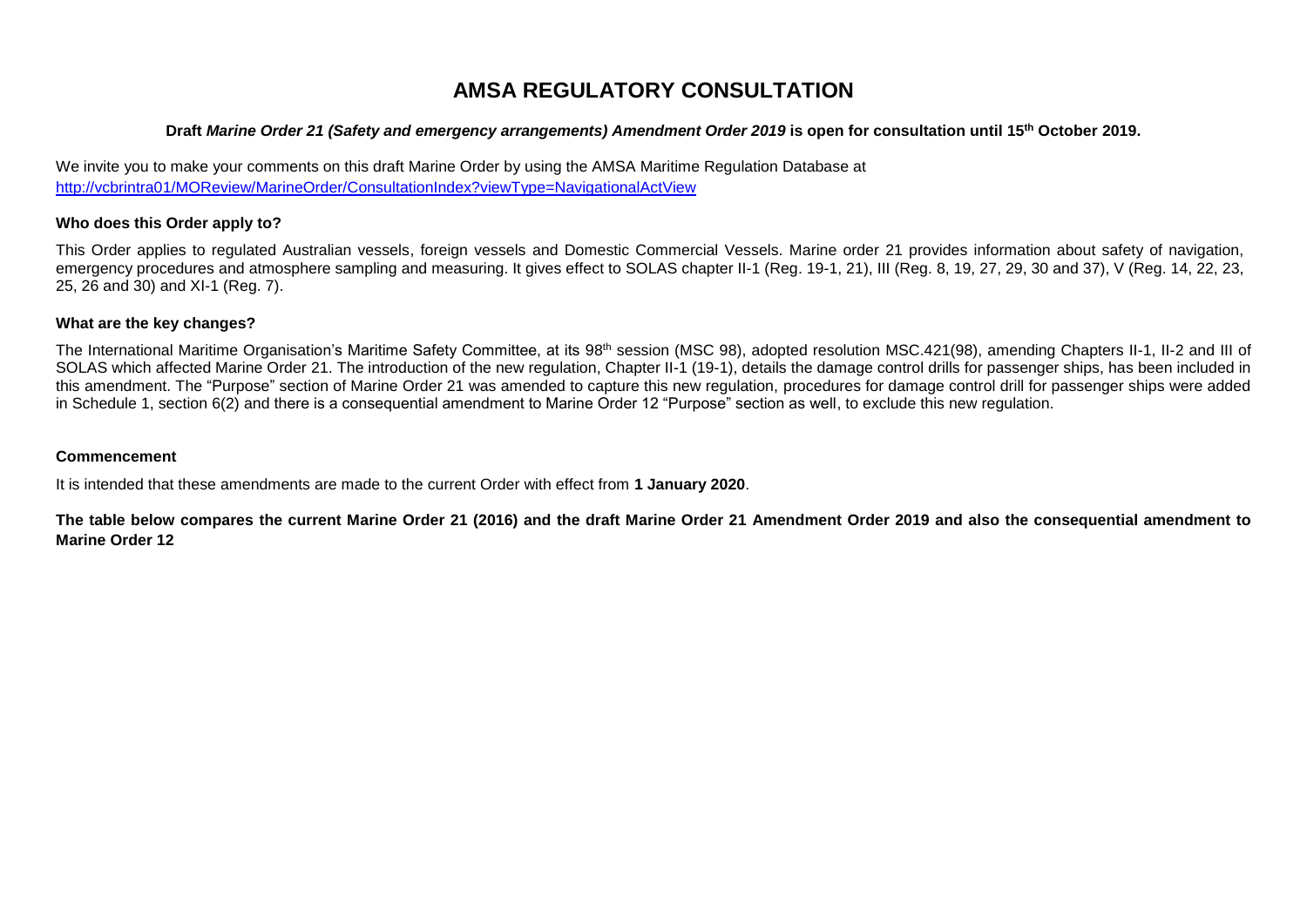| Newly introduced Regulation II-1/19-1<br>included in the purpose section. |
|---------------------------------------------------------------------------|
|                                                                           |
| Damage control duties have been<br>added.                                 |
|                                                                           |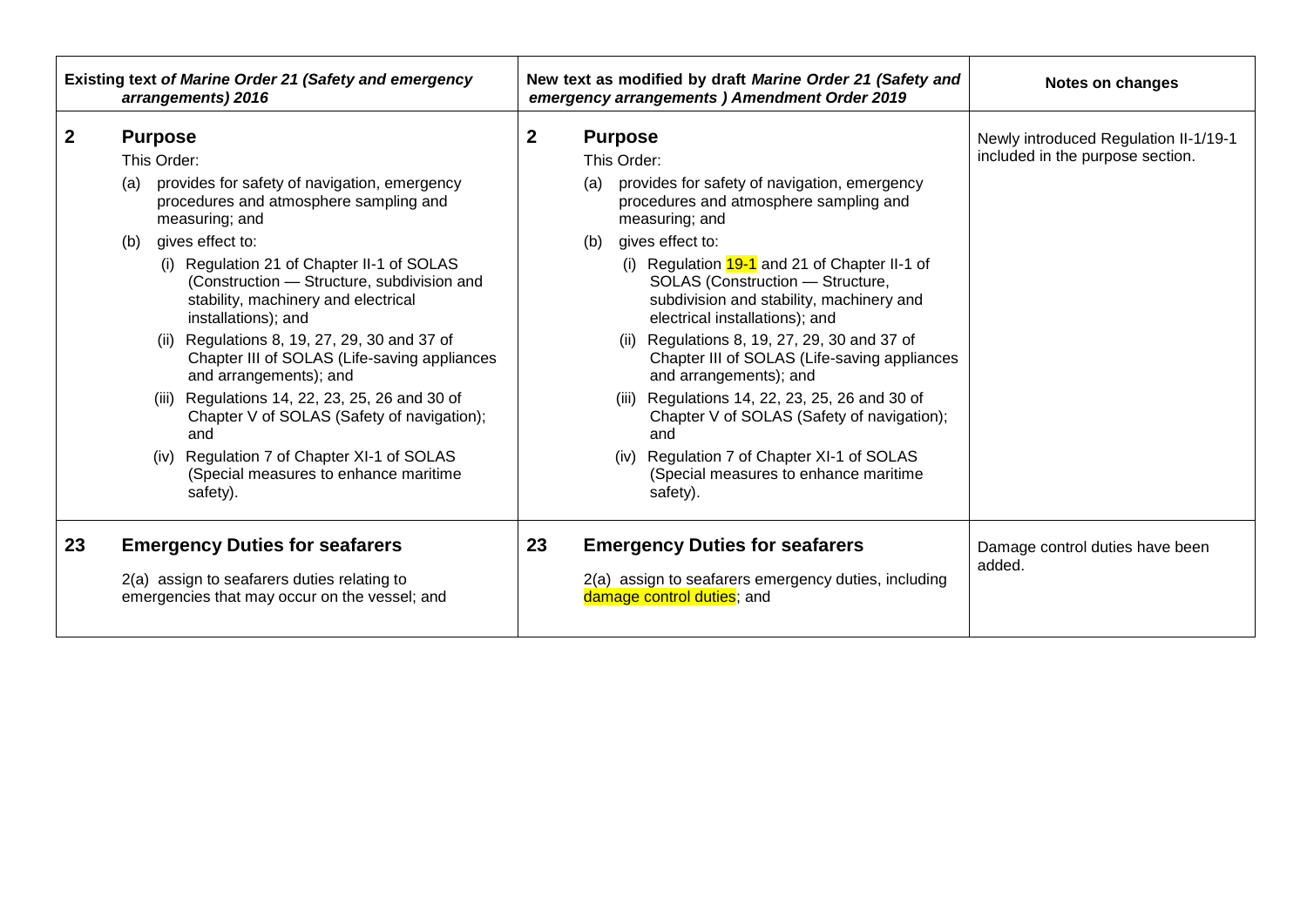## **Schedule 1**

## **6 Damage control drill**

A damage control drill must be conducted in accordance with the vessel's safety management system and as follows:

- (a) on the emergency signal being given, the officer in charge of the drill must indicate a section of the vessel where the mock emergency is happening;
- (b) assigned seafarers must immediately close the bulkhead doors for the section and report the closure of the doors to the master or to the officer in charge of the drill;
- (c) doors that were already closed at the commencement of the drill must be opened and then closed, other than any watertight door or other fitting that is required by *Marine Order 12 (Construction — subdivision and stability, machinery and electrical installations) 2016* to be kept closed;
- (d) cross-flooding arrangements must be checked, if it is practical and safe to do so;
- (e) seafarers assigned to sounding duty must immediately sound tanks and bilges in the section of the vessel indicated for the drill;
- (f) a messenger from the sounding party must communicate with the officer in charge of the drill;
- (g) as many pumps as possible that are related to damage control and operated from the engine room must be connected to the section of the vessel indicated for the drill;
- (h) a report must be made to the command point by messenger or other means when the pumps are ready for action;
- (i) if open in port, vessel's side doors, sidescuttles, valves and similar fittings must be closed as directed on the muster list;
- (j) a report must be made to the bridge by messenger or other means when the side doors, sidescuttles, valves and similar fittings have been closed.

## **Schedule 1**

## **6 (1) A damage control drill for a vessel**

A damage control drill must be conducted in accordance with the vessel's safety management system and as follows:

- (a) on the emergency signal being given, the officer in charge of the drill must indicate a section of the vessel where the mock emergency is happening;
- (b) assigned seafarers must immediately close the bulkhead doors for the section and report the closure of the doors to the master or to the officer in charge of the drill;
- (c) doors that were already closed at the commencement of the drill must be opened and then closed, other than any watertight door or other fitting that is required by *Marine Order 12 (Construction — subdivision and stability, machinery and electrical installations) 2016* to be kept closed;
- (d) cross-flooding arrangements must be checked, if it is practical and safe to do so;
- (e) seafarers assigned to sounding duty must immediately sound tanks and bilges in the section of the vessel indicated for the drill;
- (f) a messenger from the sounding party must communicate with the officer in charge of the drill;
- (g) as many pumps as possible that are related to damage control and operated from the engine room must be connected to the section of the vessel indicated for the drill;
- (h) a report must be made to the command point by messenger or other means when the pumps are ready for action;
- (i) if open in port, vessel's side doors, sidescuttles, valves and similar fittings must be closed as directed on the muster list;
- (j) a report must be made to the bridge by messenger or other means when the side doors, sidescuttles, valves and similar fittings have been closed.

New subsection 6(2) added to include the requirements for passenger vessels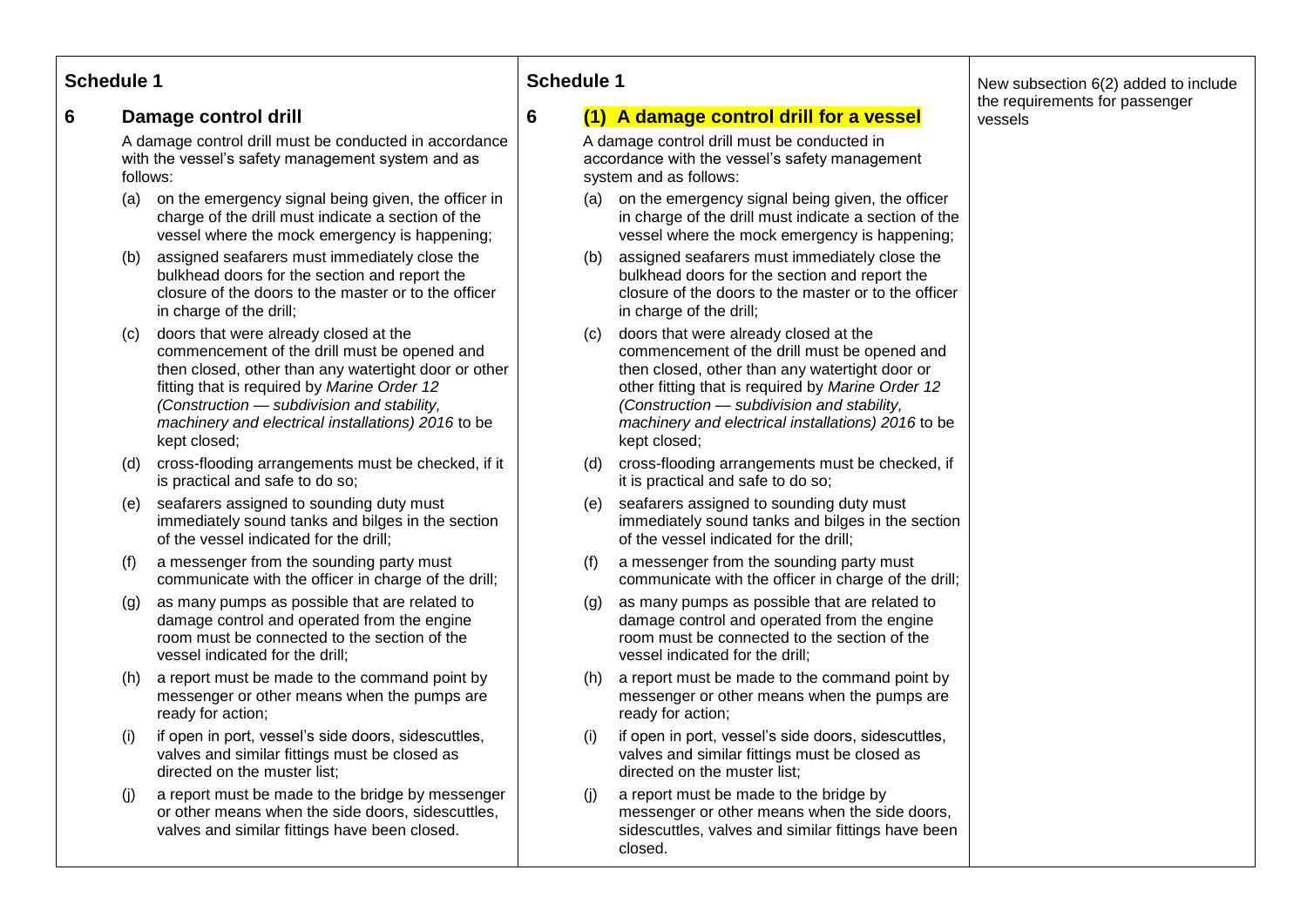| $(2)$ However, if the vessel is a passenger vessel, the |  |
|---------------------------------------------------------|--|
| following are also required for the damage control      |  |
| drill:                                                  |  |
| (a) any seafarer with damage control duties must        |  |
| report to the seafarer's muster station and prepare     |  |
| for duties in the muster list;                          |  |
| (b) any bilge pump must be operated and its alarm       |  |
|                                                         |  |
| and automatic starting system checked;                  |  |
| (c) any communication link to shore based support       |  |
| must be tested;                                         |  |
| (d) stability assessments must be conducted for the     |  |
| simulated damage conditions by using:                   |  |
|                                                         |  |
| (i) damage control information; and                     |  |
|                                                         |  |
| (ii) if fitted - an on board damage stability           |  |
| computer; and                                           |  |
|                                                         |  |
| (iii) if the vessel has a communication link to         |  |
| shore based support - the activated link at least       |  |
| once a year.                                            |  |
|                                                         |  |
|                                                         |  |
|                                                         |  |
|                                                         |  |